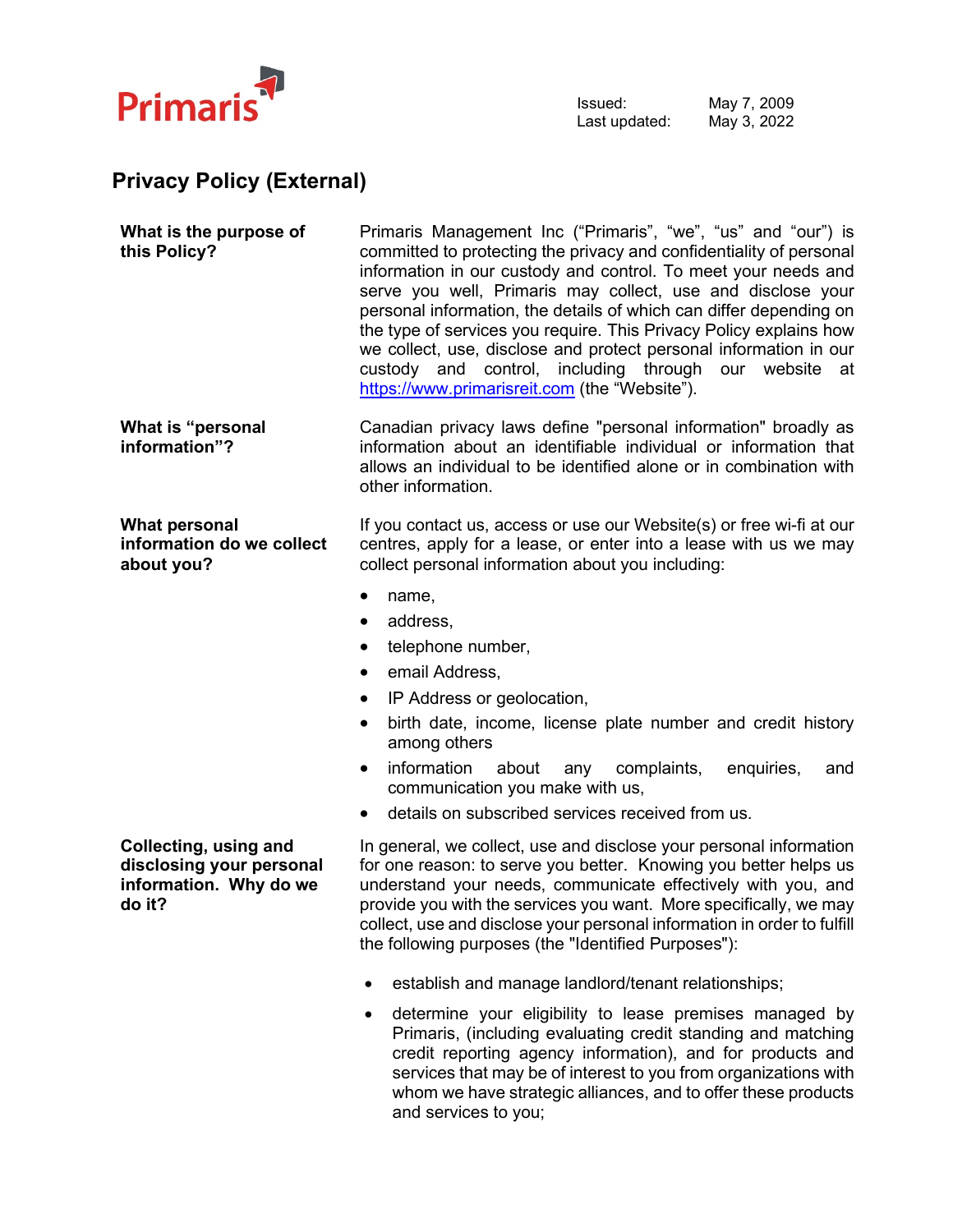- establish and maintain commercial relationships (including determining rental rates, administering accounts and to fulfill contractual obligations);
- hold contests, sweepstakes, conduct surveys about our service standards and receive comments and suggestions;
- make monthly parking arrangements;
- investigate and settle claims;
- compile statistics, conduct market research and report to owners of the buildings we manage;
- engage in business transactions (including purchase, sale, lease, merger or other acquisition, disposition or financing);
- investigate specific transactions or patterns of transactions to detect unauthorized or illegal activities;
- internal research and development.
- internal audits as permitted by and to comply with any legal or regulatory requirements or provisions; or
- for any other purpose for which you consent.

In general, the collection, use and disclosure of your personal information depends on how you do business with us. More specifically, we may collect personal information about you from the following sources:

- from you, on letters of intent or offers to lease, requests for parking or on other forms filled out through telephone, e-mail, Internet or face-to-face interviews; for example, your name, address, telephone number, e-mail address, occupation and financial and banking information;
- from brokers, intermediaries and representatives with whom you have a relationship;
- from your interactions with us; for example, through your payment history;
- from consumer reporting agencies; for example, your credit history;
- from your browsing history on our website, through the use of cookies (see our Cookie policy here):

[https://www.primarisreit.com/pages/primarisreit-primaris](https://www.primarisreit.com/pages/primarisreit-primaris-cookie-policy)[cookie-policy](https://www.primarisreit.com/pages/primarisreit-primaris-cookie-policy) 

We may transfer (or otherwise make available) personal information to service providers who provide certain services on our behalf. For example, we may use service providers to host the Website, store data, provide back-up services (including cloud-based service providers) and manage our communications. Some of our service providers may be located outside of Canada, including in the United States. While outside of Canada, personal information will be subject to applicable foreign laws, which may permit government and national security agencies to access your information in certain circumstances. Our service providers are

## **How do we collect your personal information?**

## **How do we disclose your personal information**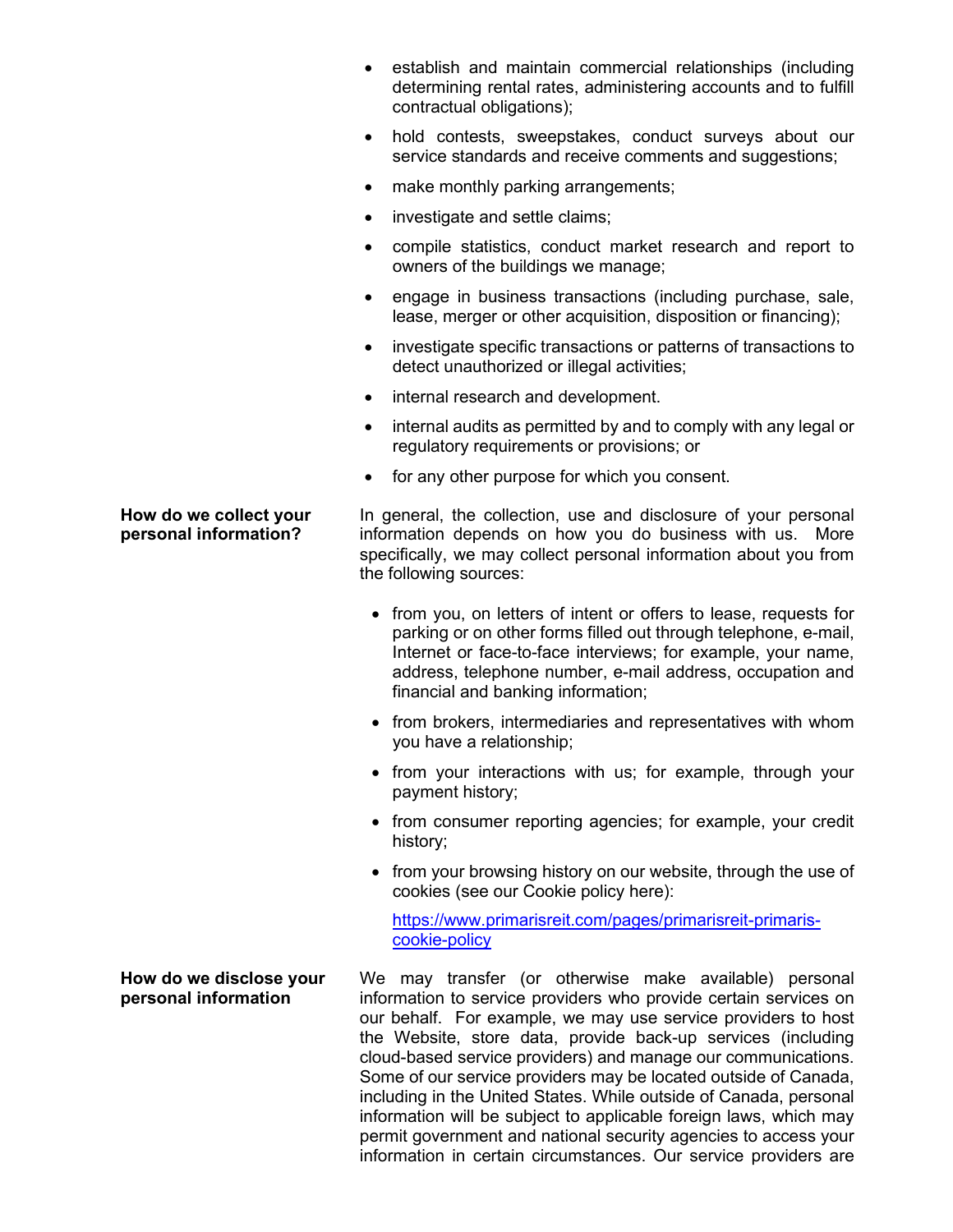given access to the information they need to perform their designated functions, and we do not authorize them to use or disclose personal information for their own marketing or other purposes. For more information, please contact us as set out in the "How to contact us" section below.

We may transfer personal information as an asset in connection with a prospective or completed merger, acquisition or sale (including transfers made as part of insolvency or bankruptcy proceeding) involving all or part of Primaris or as part of a corporate reorganization or other change in corporate control.

Primaris may disclose your personal information where permitted or required by law, including to comply with a subpoena, warrant or other legally valid inquiry or order (which may include lawful access by Canadian or foreign governmental authorities, courts or law enforcement agencies), to other organizations in the case of investigating a breach of an agreement or contravention of law or detecting, suppressing or preventing fraud, to protect our rights and the safety and security of our employees, to enforce our agreements and collect debts owed to us, or as otherwise required or permitted by applicable law.

Video surveillance may be used for the purposes relating to safety of individuals, deterrence of theft or destructive acts, and security of Primaris' buildings and property including, without limitation, investigation of a criminal act or security incident. In furtherance of these purposes, video surveillance may be used to monitor exterior and interior areas of Primaris' property where there is no reasonable expectation of privacy. The video surveillance will be conducted in accordance with the laws of Canada.

The recordings collected through video surveillance are used:

(a) to investigate any incident involving the safety or security of any individuals in or on Primaris' buildings and property, including its employees, tenants, patrons, and / or contractors;

(b) to provide evidence as required to protect Primaris' legal rights; and

(c) to provide law enforcement agencies with evidence related to an incident under investigation pursuant to a lawful request and in accordance with applicable laws.

Only certain employees, video service provider(s), and tenants will have access to information collected through video surveillance only where necessary in the performance of their duties.

All recorded information will be retained in accordance with Primaris' legal or business practices. Once the recorded information is no longer required to fulfill the purpose for which it was collected and no longer required or permitted to be retained for legal or business purposes, it will be destroyed.

**What are you consenting to when you disclose**  When you provide personal information to Primaris or our service providers and agents, you are implicitly consenting to us collecting, using or disclosing your personal information in order to fulfill the Identified Purposes. Where permitted by law, we may

**Does Primaris use video surveillance?**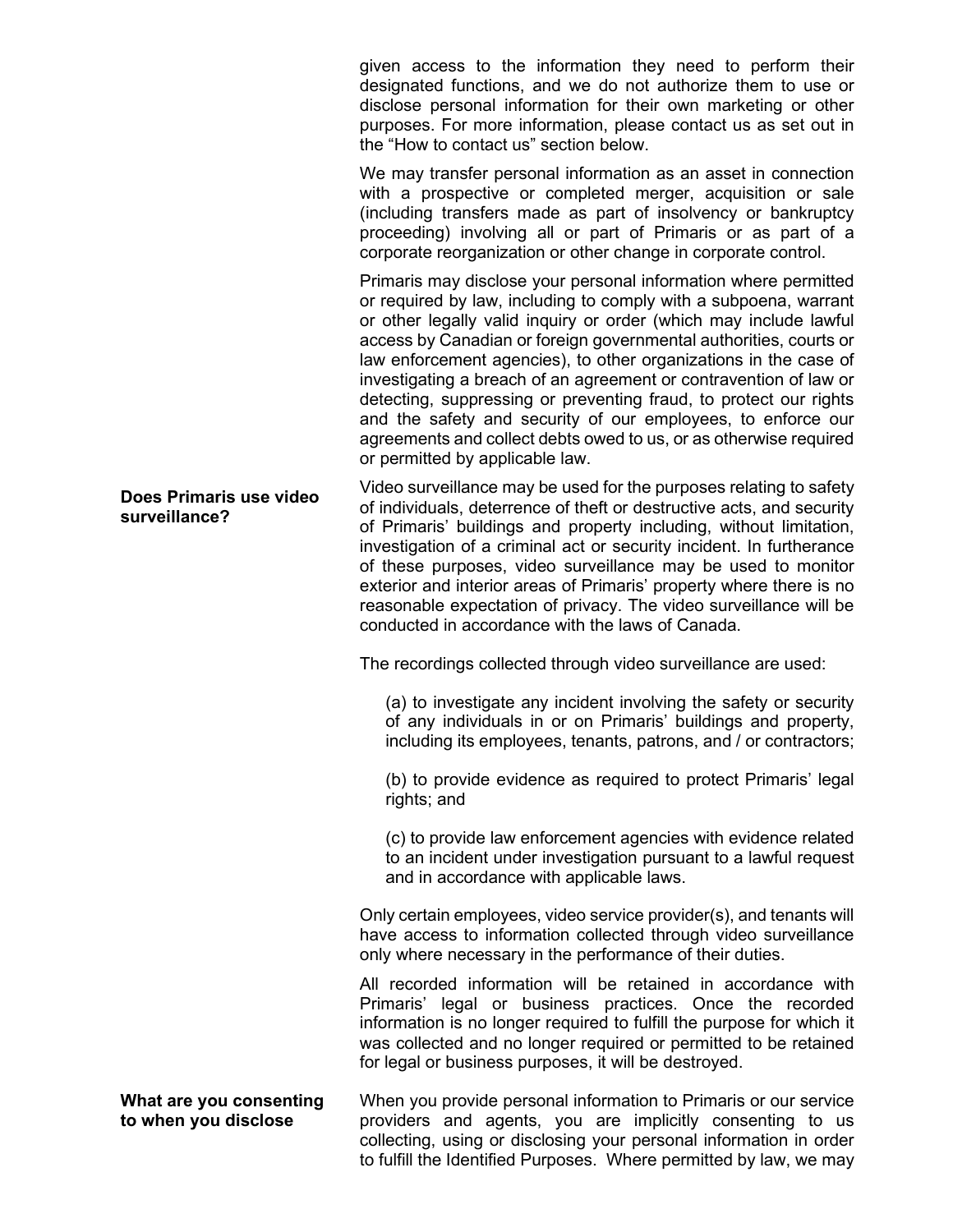**personal information to us?** verify your personal information, or obtain additional personal information about you by checking with credit bureaus and other fact collecting and verifying entities to assist us in fulfilling the Identified Purposes. **Your consent** Your knowledge and consent are required before we may collect, use or disclose your personal information, except in special circumstances. You may provide consent to us to use personal information in different ways (e.g., through brokers). Depending on the type of personal information collected from you, and the purpose for which the information is collected, your consent may be express or implied, and may be given orally or in writing. **How can you refuse or withdraw your consent?** You may refuse or withdraw your consent at any time subject to legal or contractual restrictions. Please note, however, that refusing or withdrawing your consent may affect our ability to provide you with the services that you receive or would like to receive. To refuse or withdraw your consent, you should contact our Privacy Officer at the address or telephone number listed below. **How long do we keep your personal information?** Your personal information is retained only as long as is necessary to fulfill the Identified Purposes or as may be required to comply with applicable laws. Primaris uses commercially reasonable safeguards when storing or destroying your personal information in order to prevent unauthorized access. **Your role in keeping information accurate.** We try to ensure that the personal information we collect about you is accurate, complete and up-to-date. However, it is up to you to inform the Primaris representative with whom you are dealing, promptly, of a change of name, address, bank account number or other relevant personal information. If you believe that the personal information in our records may be inaccurate, let us know and we will correct it. If your personal information has been disclosed to third parties, we will convey the corrected information to them, if necessary. **How do we protect your personal information?** Whether in electronic or paper-based format, Primaris has controls to maintain the security of operations and information systems. Physical access to those areas where information is gathered, processed or stored is restricted to authorized employees. Appropriate controls are in place over computer systems and data processing procedures and these controls are reviewed on an ongoing basis to ensure compliance with our security and privacy policies. We require third parties who receive your personal information from us to have privacy practices that meet our standards. **Your right to access your personal information.** You have a right, subject to certain exceptions, to access your personal information in our possession or control. You also have a right to know which third parties have received your information from Primaris.